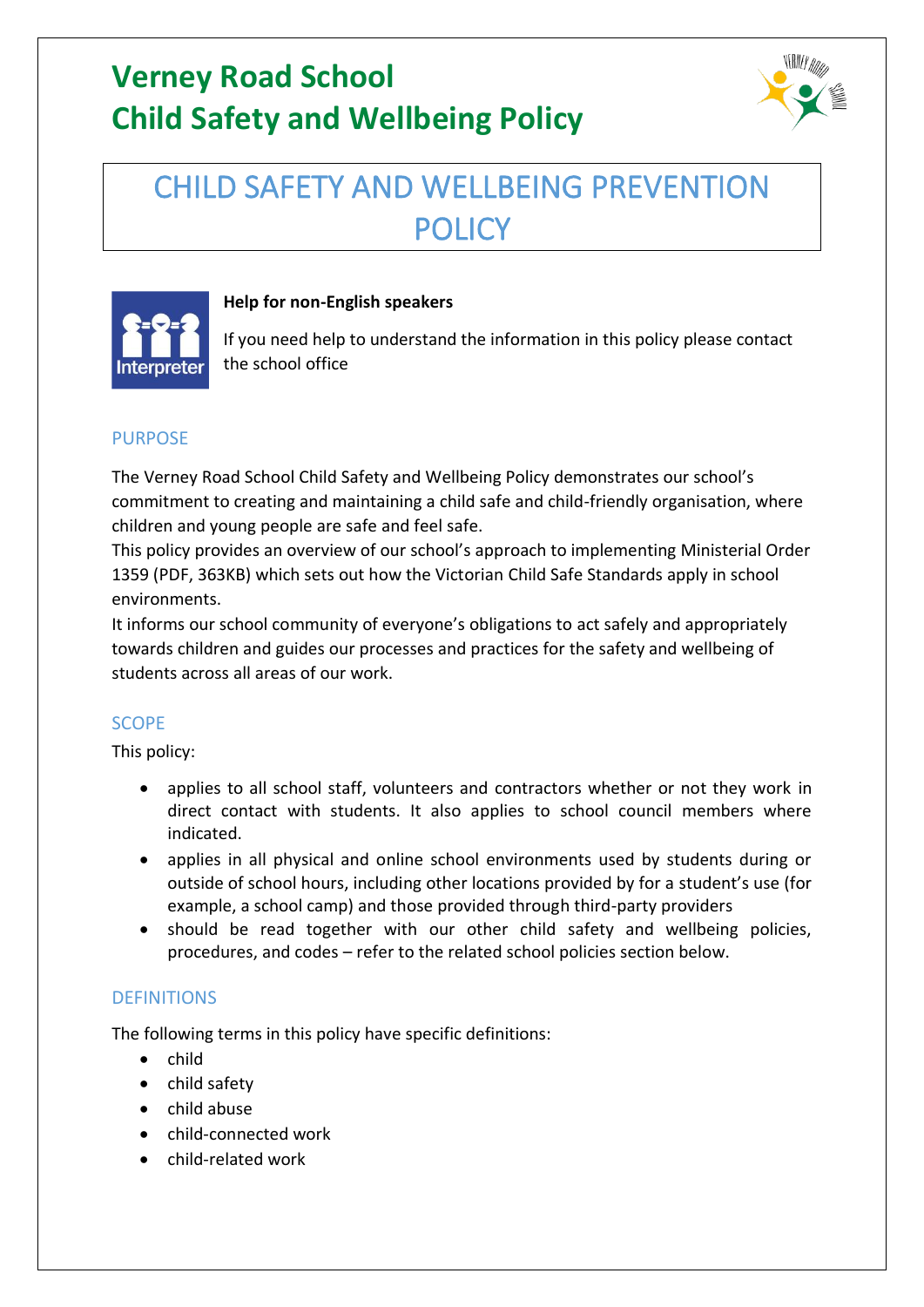

- school environment
- school boarding environment
- school staff
- school boarding premises staff
- school governing authority
- school boarding premises governing authority
- student
- volunteer

#### STATEMENT OF COMMITMENT TO CHILD SAFETY

Verney Road School is a child safe organisation which welcomes all children, young people and their families.

We are committed to providing environments where our students are safe and feel safe, where their participation is valued, their views respected, and their voices are heard about decisions that affect their lives. Our child safe policies, strategies and practices are inclusive of the needs of all children and students.

We have no tolerance for child abuse and take proactive steps to identify and manage any risks of harm to students in our school environments.

We promote positive relationships between students and adults and between students and their peers. These relationships are based on trust and respect.

We take proactive steps to identify and manage any risk of harm to students in our school environment. When child safety concerns are raised or identified, we treat these seriously and respond promptly and thoroughly.

Particular attention is given to the child safety needs of Aboriginal students, those from culturally and linguistically diverse backgrounds, international students, students with disabilities, those unable to live at home, children and young people who identify as lesbian, gay, bisexual, trans and gender diverse, intersex and queer (LGBTIQ+) and other students experiencing risk or vulnerability. Inappropriate or harmful behaviour targeting students based on these or other characteristics, such as racism or homophobia, are not tolerated at our school, and any instances identified will be addressed with appropriate consequences.

Child safety is a shared responsibility. Every person involved in our school has an important role in promoting child safety and wellbeing and promptly raising any issues or concerns about a child's safety.

We are committed to regularly reviewing our child safe practices, and seeking input from our students, families, staff, and volunteers to inform our ongoing strategies.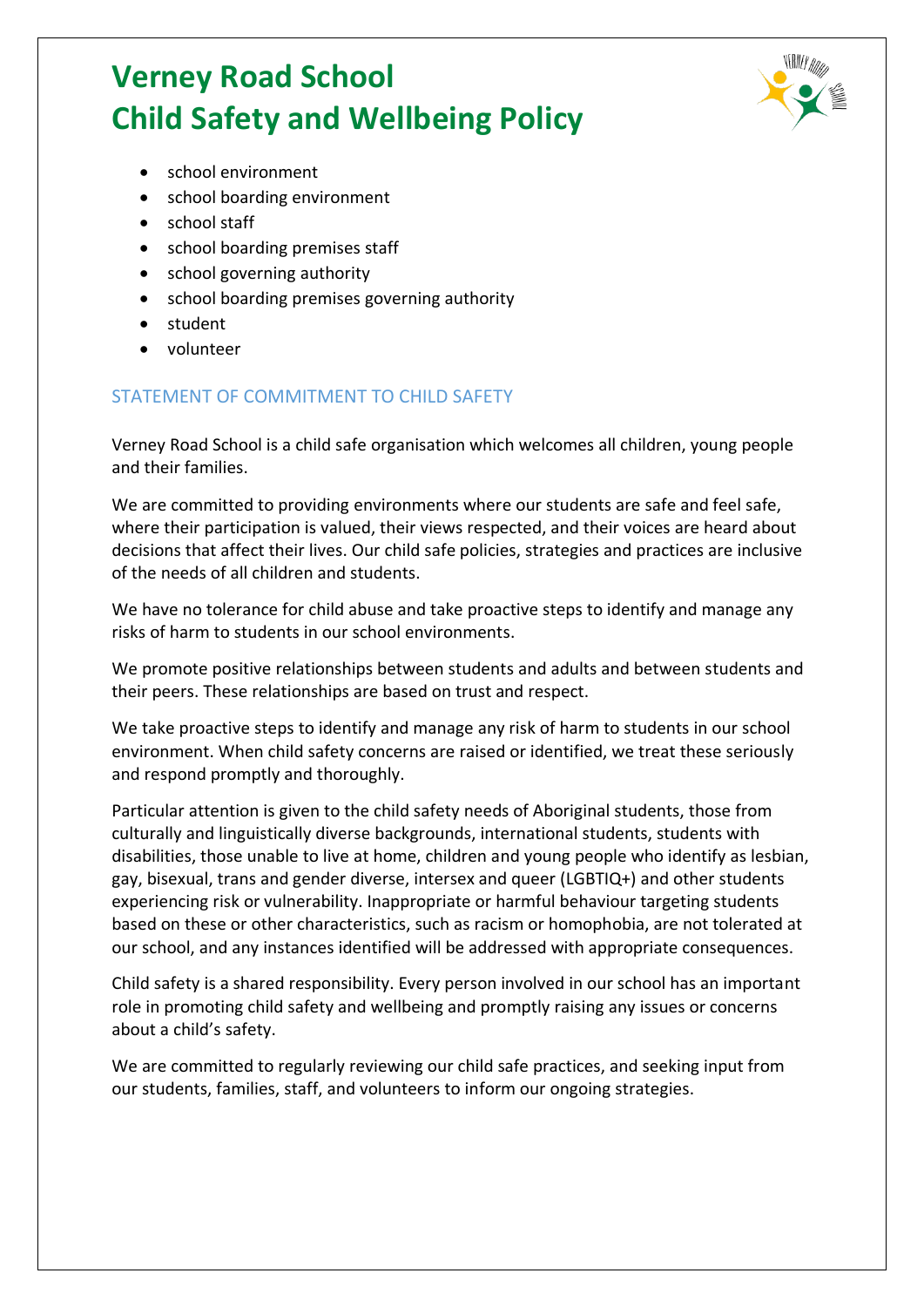

## ROLES AND RESPONSIBILITES

#### **School leadership team**

Our school leadership team, comprising the principal, assistant principals and Unit Leaders, is responsible for ensuring that a strong child safe culture is created and maintained, and that policies and practices are effectively developed and implemented in accordance with Ministerial Order 1359.

Principals and assistant principals will:

- ensure effective child safety and wellbeing governance, policies, procedures, codes and practices are in place and followed
- model a child safe culture that facilitates the active participation of students, families and staff in promoting and improving child safety, cultural safety and wellbeing
- enable inclusive practices where the diverse needs of all students are considered
- reinforce high standards of respectful behaviour between students and adults, and between students
- promote regular open discussion on child safety issues within the school community including at leadership team meetings, staff meetings and school council meetings
- facilitate regular professional learning for staff and volunteers (where appropriate) to build deeper understandings of child safety, cultural safety, student wellbeing and prevention of responding to abuse
- create an environment where child safety complaints and concerns are readily raised, and no one is discouraged from reporting an allegation of child abuse to relevant authorities.

#### **School staff and volunteers**

All staff and volunteers will:

- participate in child safety and wellbeing induction and training provided by the school or the Department of Education and Training, and always follow the school's child safety and wellbeing policies and procedures
- act in accordance with our [Child Safety Code of Conduct.](http://verneyrd.vic.edu.au/wp-content/uploads/2022/06/VRS-Child-Safety-Code-of-Conduct.pdf)
- identify and raise concerns about child safety issues in accordance with our Child [Safety Responding and Reporting Obligations Policy and Procedures,](http://verneyrd.vic.edu.au/wp-content/uploads/2022/06/VRS-Child-Safety-Responding-and-Reporting-Obligations-Policy-and-Procedures.pdf) including following the [Four Critical Actions for Schools](https://www.education.vic.gov.au/school/teachers/health/childprotection/Pages/report.aspx)
- ensure students' views are taken seriously and their voices are heard about decisions that affect their lives
- implement inclusive practices that respond to the diverse needs of students.

#### **School council**

In performing the functions and powers given to them under the *Education and Training Reform Act 2006*, school council members will: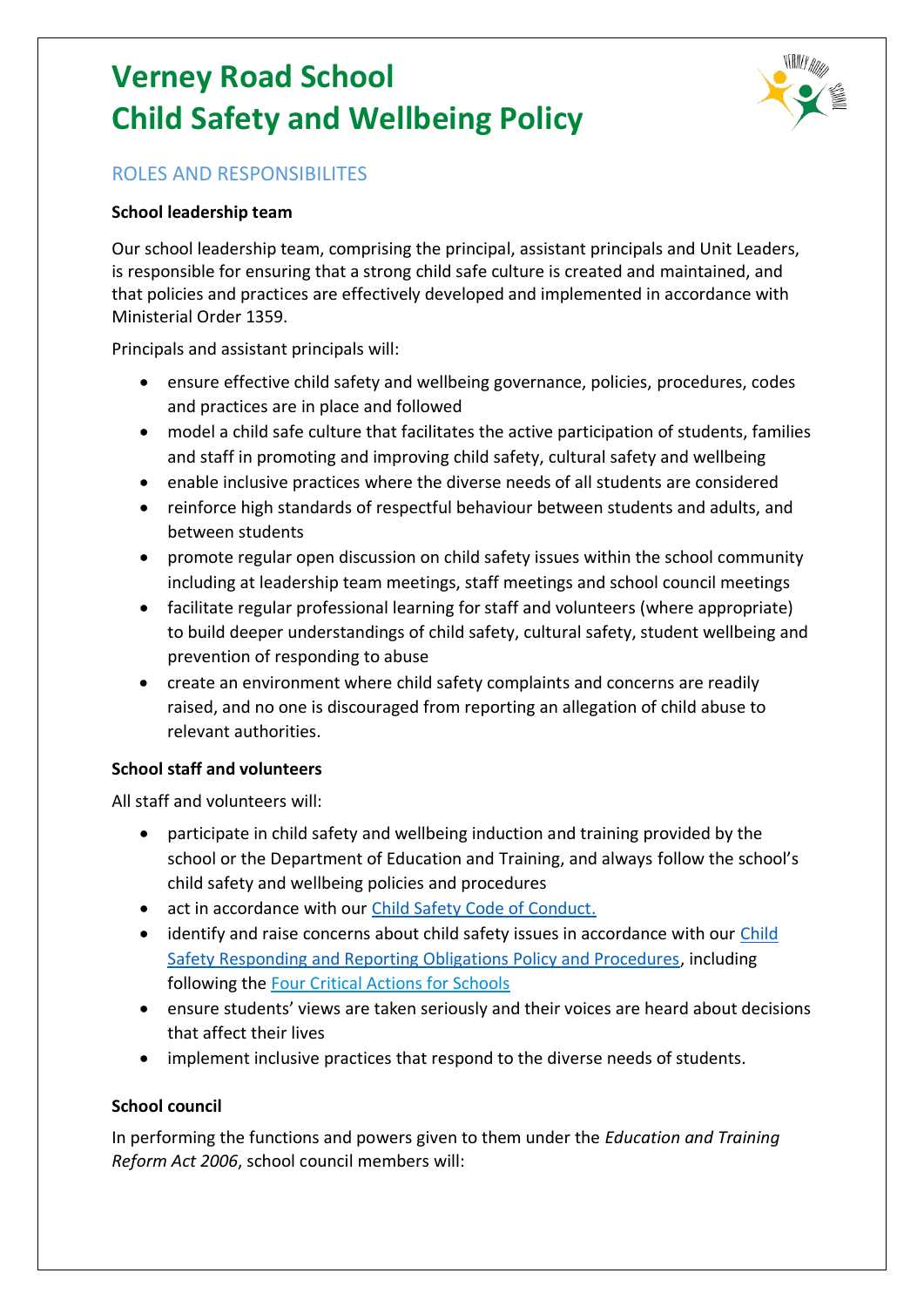

- champion and promote a child safe culture with the broader school community
- ensure that child safety is a regular agenda item at school council meetings
- undertake annual training on child safety.
- approve updates to, and act in accordance with the Child Safety Code of Conduct to the extent that it applies to school council employees and members
- when hiring school council employees, ensure that selection, supervision, and management practices are child safe. At our school, school council employment duties are delegated to the principal who is bound by this policy.

### **Specific staff child safety responsibilities**

Verney Road School has nominated a child safety champion (Assistant principal Wellbeing and Engagement) to support the principal to implement our child safety policies and practices, including staff and volunteer training.

The responsibilities of the child safety champion are outlined at Guidance for child safety [champions.](https://www.vic.gov.au/guidance-child-safety-champions)

Our principal and child safety champion are the first point of contact for child safety concerns or queries and for coordinating responses to child safety incidents.

- The principal is responsible for monitoring the school's compliance with the Child Safety and Wellbeing Policy. Anyone in our school community should approach the principal if they have any concerns about the school's compliance with the Child Safety and Wellbeing Policy.
- The principal is responsible for informing the school community about this policy, and making it publicly available
- Other specific roles and responsibilities are named in other child safety policies and procedures, including the Child Safety Code of Conduct, Child Safety Responding and Reporting Obligations (including Mandatory Reporting) Policy and Procedures, and Child Safety Risk Register.

Our school has also established a Child Safety and Wellbeing Team. The Child Safety and Wellbeing Team meet regularly to identify and respond to any ongoing matters related to child safety and wellbeing.

Our Risk Management Committee monitors the Child Safety Risk Register.

# CHILD SAFETY CODE OF CONDUCT

Our Child Safety Code of Conduct sets the boundaries and expectations for appropriate behaviours between adults and students. It also clarifies behaviours that are not acceptable in our physical and online environments.

We ensure that students also know what is acceptable and what is not acceptable so that they can be clear and confident about what to expect from adults in the school.

The [Child Safety Code of Conduct](http://verneyrd.vic.edu.au/wp-content/uploads/2022/06/VRS-Child-Safety-Code-of-Conduct.pdf) also includes processes to report inappropriate behaviour.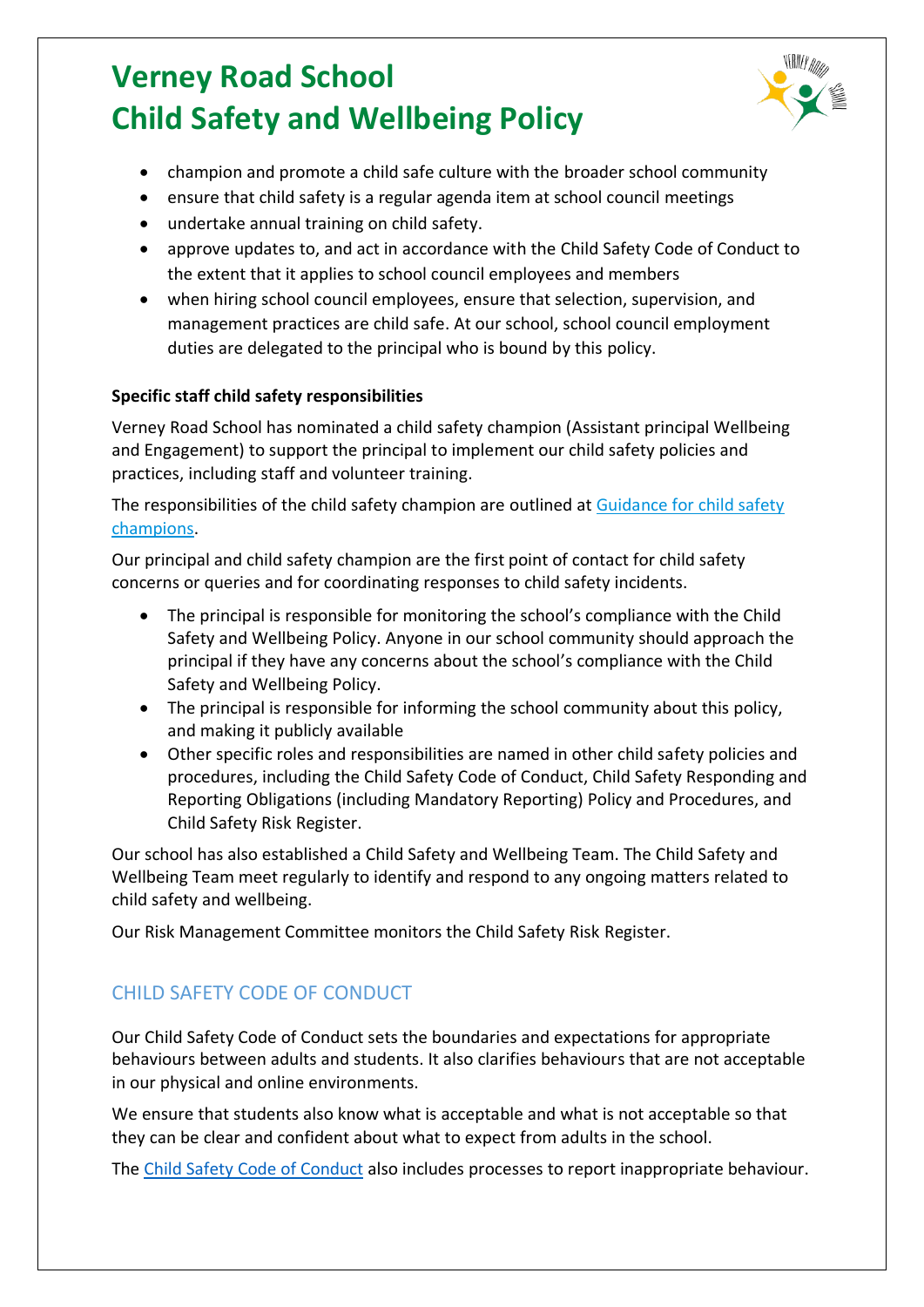

## MANAGING RISKS TO CHILD SAFETY AND WELLBEING

At our school we identify, assess and manage risks to child safety and wellbeing in our physical and online school environments. These risks are managed through our child safety and wellbeing policies, procedures and practices, and in our activity specific risk registers, such as those we develop for off-site overnight camps, adventure activities and facilities and services we contract through third party providers for student use.

Our Child Safety Risk Register is used to record any identified risks related to child abuse alongside actions in place to manage those risks. Our school leadership team will monitor and evaluate the effectiveness of the actions in the Child Safety Risk Register at least annually.

# ESTABLISHING A CULTURALLY SAFE ENVIRONMENT

At Verney Road School we are committed to establishing an inclusive and culturally safe school where the strengths of Aboriginal culture, values and practices are respected.

We think about how every student can have a positive experience in a safe environment. For Aboriginal students, we recognise the link between Aboriginal culture, identity and safety and actively create opportunities for Aboriginal students and the Aboriginal community to have a voice and presence in our school planning, policies, and activities.

We have developed the following strategies to promote cultural safety in our school community:

- Ensure each Aboriginal student has a cultural goal in their Individual Education Plan
- Begin events and meetings with a Welcome to Country or an Acknowledgement of Country as a standing agenda item.
- Display plaques and signs to Acknowledge Country and Traditional Owners.
- Celebrate the local Aboriginal community in communications with students, staff, volunteers and families. Share information through school newsletters, school assemblies, parent information nights.
- Lead on safety and inclusion for all Aboriginal students and their families. Learn more about Aboriginal histories and cultures, both locally and across Australia. Speak with respect and confidence about Aboriginal culture, knowledge systems and people.
- Build schoolwide knowledge of Aboriginal histories, cultures, perspectives, values, skills and attitudes.
- Embed key events and anniversaries for the Aboriginal peoples in our yearly calendar, including NAIDOC Week, Sorry Day and Reconciliation Week
- Acknowledge and draw on the existing knowledge of Aboriginal students and their families.
- Ask for feedback from Aboriginal students and their families about what the school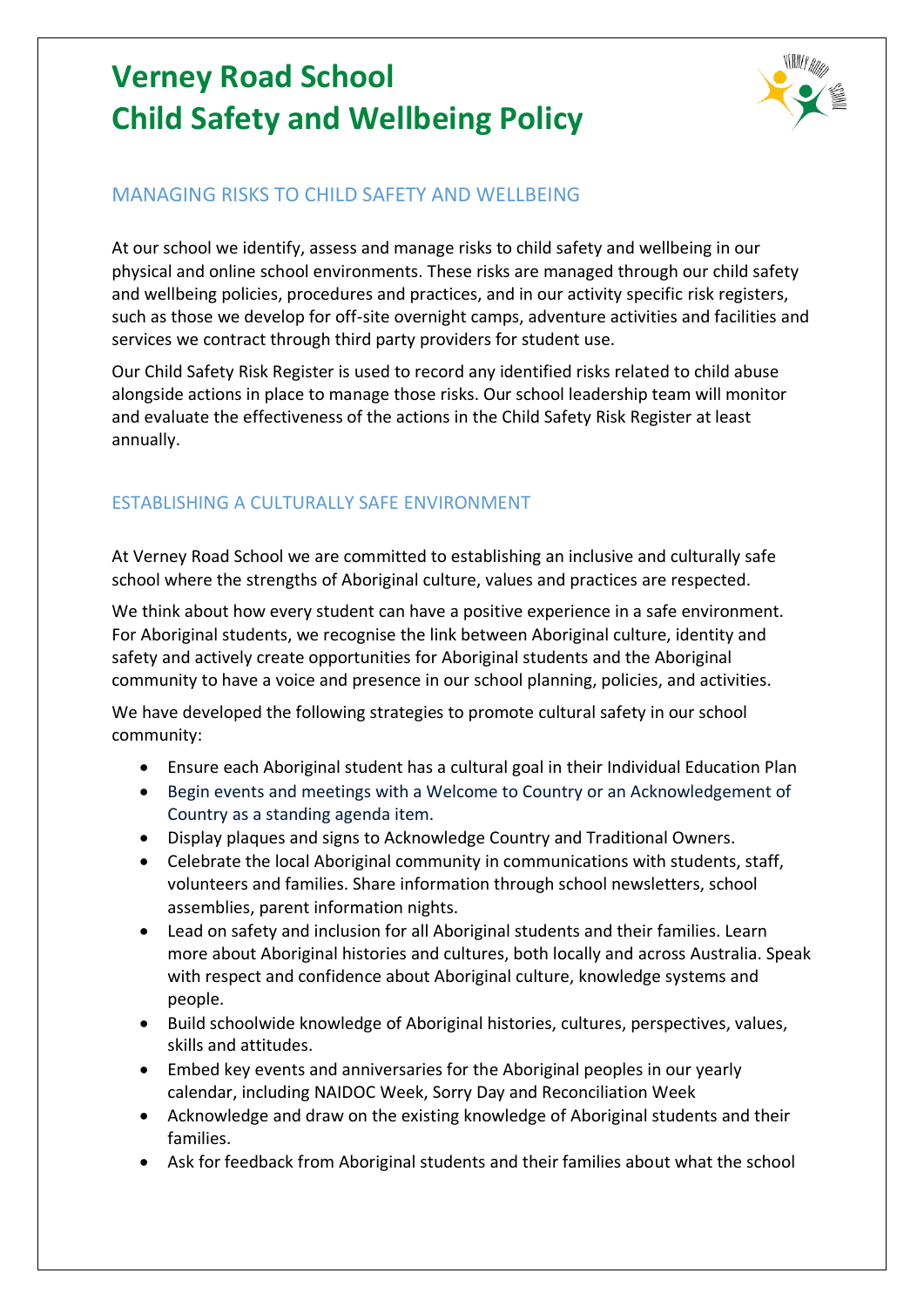

does well, and what can be improved.

Ensure all staff complete [Community Understanding Safety Training](https://www.vaeai.org.au/community-understanding-safety-training-online-information-session/) (CUST)

### STUDENT EMPOWERMENT

To support child safety and wellbeing at Verney Road School we work to create an inclusive and supportive environment that encourages students and families to contribute to our child safety approach and understand their rights and their responsibilities.

Respectful relationships between students are reinforced and we encourage strong friendships and peer support in the school to ensure a sense of belonging implementing our whole school approach to Respectful Relationships, our student Code of Conduct and our school values.

We inform students of their rights our whole school approach to Respectful Relationships and give them the skills and confidence to recognise unsafe situations with adults or other students and to speak up and act on concerns relating to themselves or their peers. We ensure our students know who to talk to if they are worried or feeling unsafe and we encourage them to share concerns with a trusted adult at any time. Students and families can also access information on how to report concerns by contacting any of the school leadership team or the office.

When the school is gathering information in relation to a complaint about alleged misconduct or abuse of a child, we will listen to the complainant's account and take them seriously, check our understanding of the complaint, support the student and keep them (and their parents and carers, as appropriate) informed about progress.

### FAMILY ENGAGEMENT

Our families and the school community have an important role in monitoring and promoting children's safety and wellbeing and helping children to raise any concerns.

To support family engagement, at Verney Road School we are committed to providing families and community with accessible information about our school's child safe policies and practices and involving them in our approach to child safety and wellbeing.

We will create opportunities for families to have input into the development and review of our child safety policies and practices and encourage them to raise any concerns and ideas for improvement.

We do this by:

- all of our child safety policies and procedures will be available for students and parents on the Verney Road School website
- Newsletters will inform families and the school community about any significant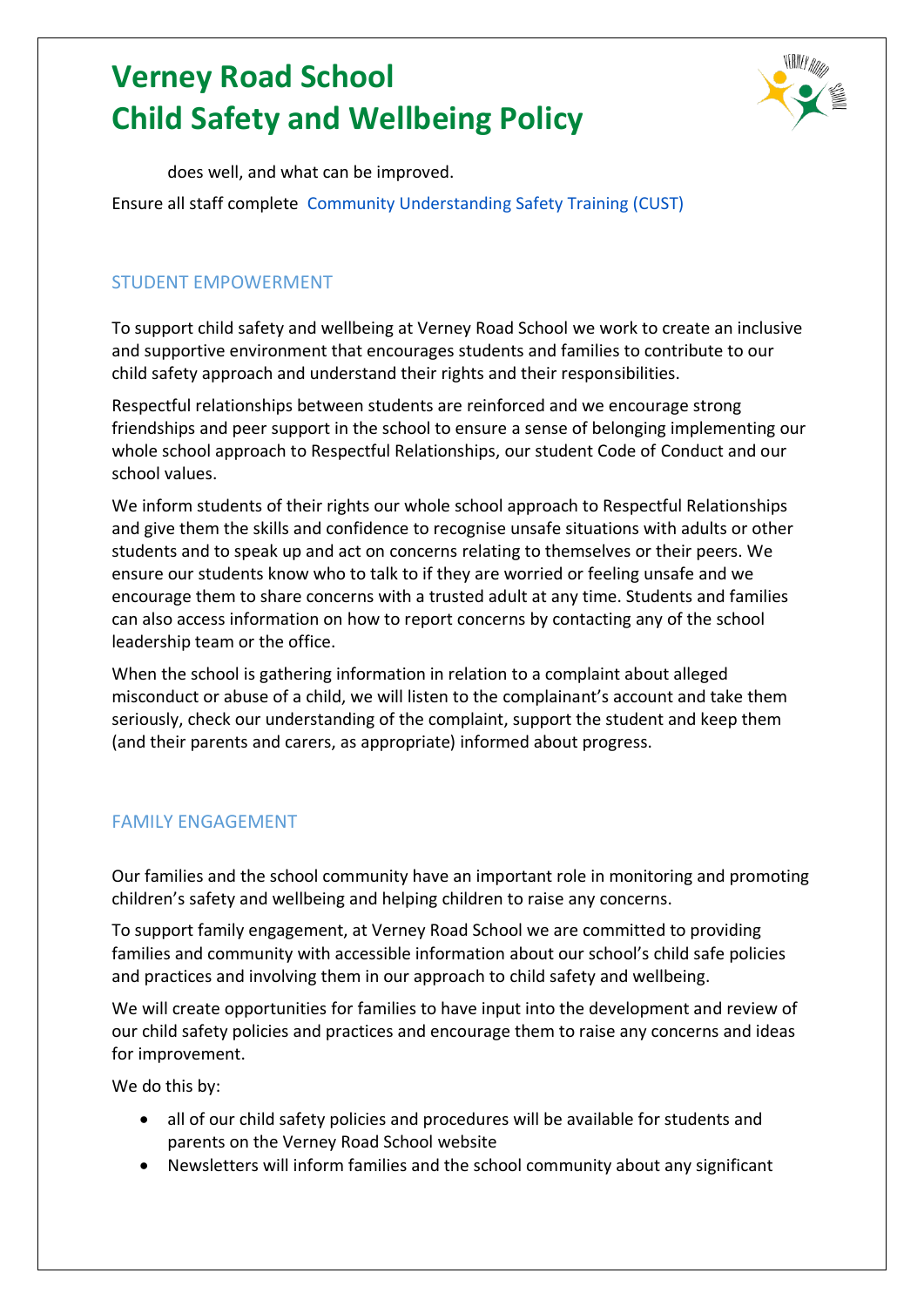

updates to our child safety policies or processes, and strategies or initiatives that we are taking to ensure student safety.

• PROTECT Child Safety posters will be displayed across the school.

## DIVERSITY AND EQUITY

As a child safe organisation, we celebrate the rich diversity of our students, families and community and promote respectful environments that are free from discrimination. Our focus is on wellbeing and growth for all.

We recognise that every child has unique skills, strengths and experiences to draw on.

We pay particular attention to individuals and groups of children and young people in our community with additional and specific needs. This includes tailoring our child safety strategies and supports to the needs of:

- Aboriginal children and young people
- children from culturally and linguistically diverse backgrounds
- children and young people with disabilities
- children unable to live at home or impacted by family violence
- international students
- children and young people who identify as LGBTIQ+.

Our [Student Wellbeing and Engagement Policy](http://verneyrd.vic.edu.au/wp-content/uploads/2022/06/VRS-Student-Wellbeing-Engagement-Policy.pdf) provides more information about the measures we have in place to support diversity and equity.

## SUITABLE STAFF AND VOLUNTEERS

At Verney Road School we apply robust child safe recruitment, induction, training, and supervision practices to ensure that all staff, contractors, and volunteers are suitable to work with children.

#### **Staff recruitment**

When recruiting staff, we follow the Department of Education and Training's recruitment policies and guidelines, available on the Policy and Advisory Library (PAL) at:

- [Recruitment in Schools](https://www2.education.vic.gov.au/pal/recruitment-schools/overview)
- [Suitability for Employment Checks](https://www2.education.vic.gov.au/pal/suitability-employment-checks/overview)
- [School Council Employment](https://www2.education.vic.gov.au/pal/school-council-employment/overview)
- [Contractor OHS Management.](https://www2.education.vic.gov.au/pal/contractor-ohs-management/policy)

When engaging staff to perform child-related work, we:

• sight, verify and record the person's Working with Children clearance or equivalent background check such as a Victorian teaching registration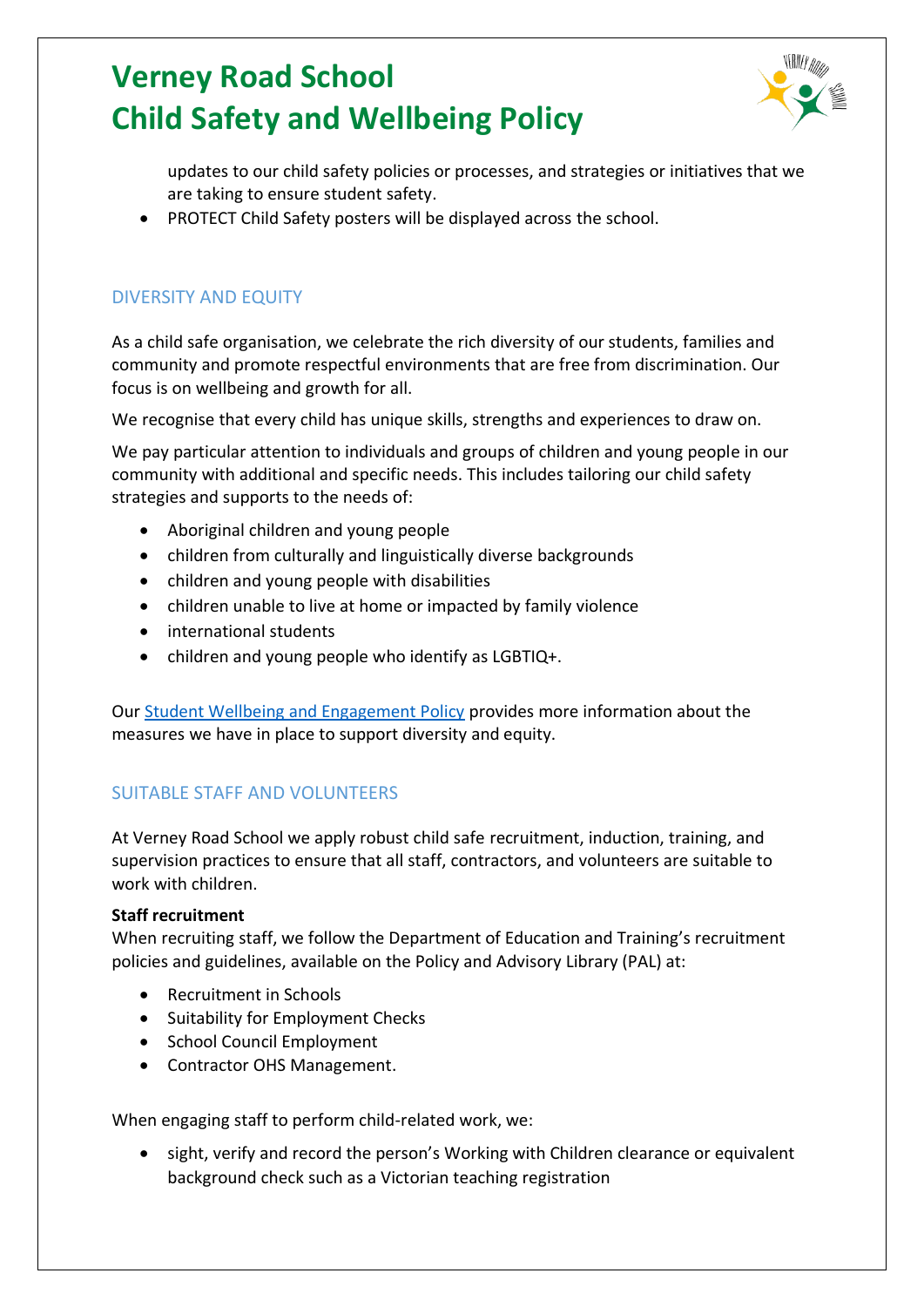

- collect and record:
	- o proof of the person's identity and any professional or other qualifications
	- o the person's history of working with children
	- o references that address suitability for the job and working with children.
	- o references that address suitability for the job and working with children.

#### **Staff induction**

All newly appointed staff will be expected to participate in our child safety and wellbeing induction program. The program will include a focus on:

- the Child Safety and Wellbeing Policy (this document)
- the Child Safety Code of Conduct
- the Child Safety Responding and Reporting Obligations (including Mandatory Reporting) Policy and Procedures and
- any other child safety and wellbeing information that school leadership considers appropriate to the nature of the role.

#### **Ongoing supervision and management of staff**

All staff engaged in child-connected work will be supervised appropriately to ensure that their behaviour towards children is safe and appropriate.

Staff will be monitored and assessed to ensure their continuing suitability for childconnected work. This will be done by ongoing traing such as Mandatory Reporting and assessment.

Inappropriate behaviour towards children and young people will be managed swiftly and in accordance with our school and department policies and our legal obligations. Child safety and wellbeing will be paramount.

#### **Suitability of volunteers**

All volunteers are required to comply with our Volunteers Policy, which describes how we assess the suitability of prospective volunteers and outlines expectations in relation to child safety and wellbeing induction and training, and supervision and management.

#### CHILD SAFETY KNOWLEDGE, SKILLS AND AWARENESS

Ongoing training and education are essential to ensuring that staff understand their roles and responsibilities and develop their capacity to effectively address child safety and wellbeing matters.

In addition to the child safety and wellbeing induction, our staff will participate in a range of training and professional learning to equip them with the skills and knowledge necessary to maintain a child safe environment.

Staff child safety and wellbeing training will be delivered at least annually and will include guidance on:

• our school's child safety and wellbeing policies, procedures, codes, and practices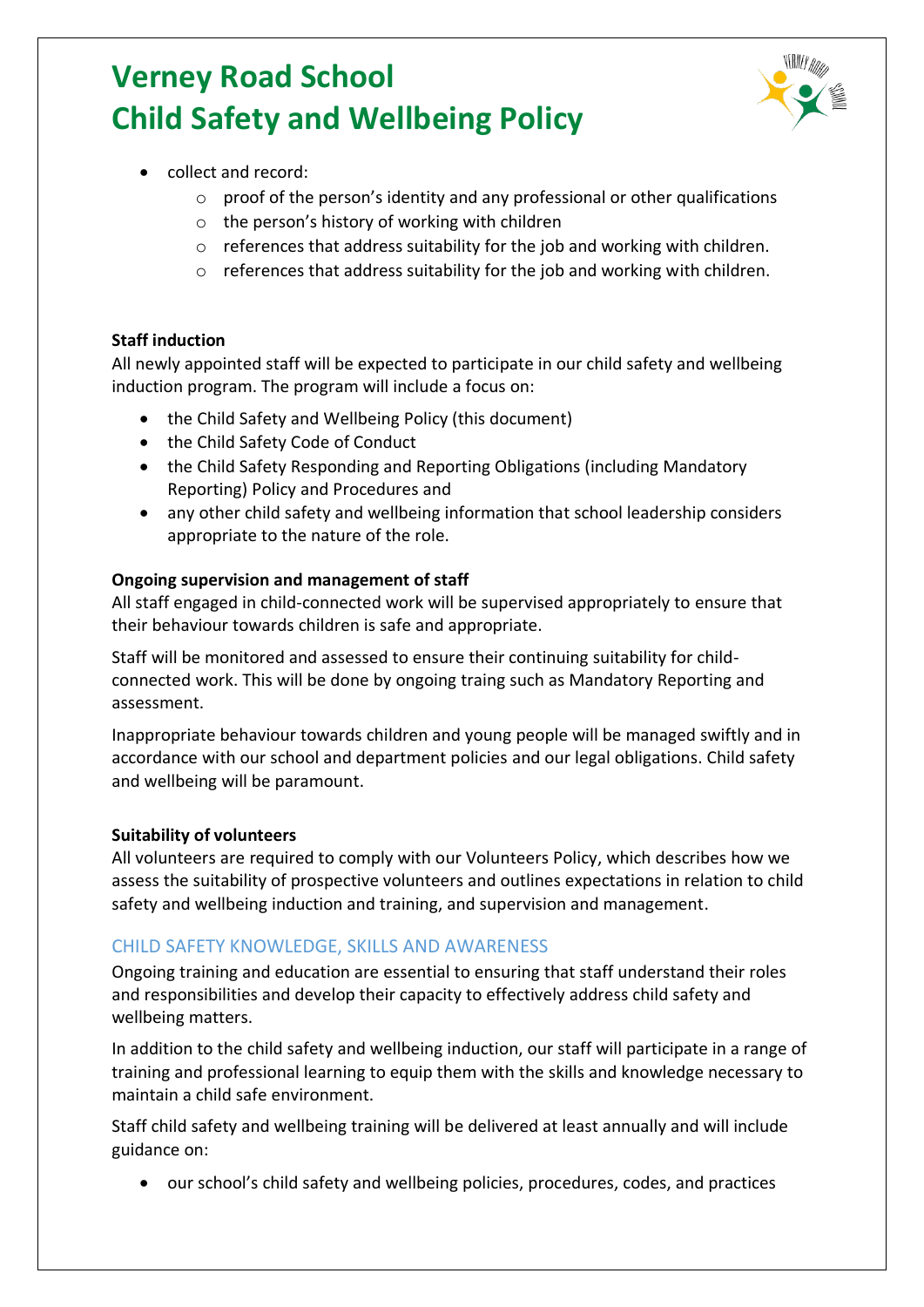

- completing the Protecting Children [Mandatory Reporting and Other Legal](http://elearn.com.au/det/protectingchildren/)  [Obligations](http://elearn.com.au/det/protectingchildren/) online module annually
- recognising indicators of child harm including harm caused by other children and students
- responding effectively to issues of child safety and wellbeing and supporting colleagues who disclose harm
- how to build culturally safe environments for children and students
- information sharing and recordkeeping obligations
- how to identify and mitigate child safety and wellbeing risks in the school environment.

Other professional learning and training on child safety and wellbeing, for example, training for our volunteers, will be tailored to specific roles and responsibilities and any identified or emerging needs or issues.

### **School council training and education**

To ensure our school council is equipped with the knowledge required to make decisions in the best interests of student safety and wellbeing, and to identify and mitigate child safety and wellbeing risks in our school environment, the council is trained at least annually. Training includes guidance on:

- individual and collective obligations and responsibilities for implementing the Child Safe Standards and managing the risk of child abuse
- child safety and wellbeing risks in our school environment
- Verney Road School child safety and wellbeing policies, procedures, codes and practices

### COMPLAINTS AND REPORTING PROCESSES

Verney Road School fosters a culture that encourages staff, volunteers, students, parents, and the school community to raise concerns and complaints. This makes it more difficult for breaches of the code of conduct, misconduct or abuse to occur and remain hidden.

We have clear pathways for raising complaints and concerns and responding and this is documented in our school's [Complaint Policy.](http://verneyrd.vic.edu.au/wp-content/uploads/2022/06/VRS-Complaints-Policy.pdf)

If there is an incident, disclosure, allegation or suspicion of child abuse, all staff and volunteers (including school council employees) must follow our [Child Safety Responding](http://verneyrd.vic.edu.au/wp-content/uploads/2022/06/VRS-Child-Safety-Responding-and-Reporting-Obligations-Policy-and-Procedures.pdf)  [and Reporting Obligations Policy and Procedures.](http://verneyrd.vic.edu.au/wp-content/uploads/2022/06/VRS-Child-Safety-Responding-and-Reporting-Obligations-Policy-and-Procedures.pdf) Our policy and procedures address complaints and concerns of child abuse made by or in relation to a child or student, school staff, volunteers, contractors, service providers, visitors or any other person while connected to the school.

As soon as any immediate health and safety concerns are addressed, and relevant school staff have been informed, we will ensure our school follows: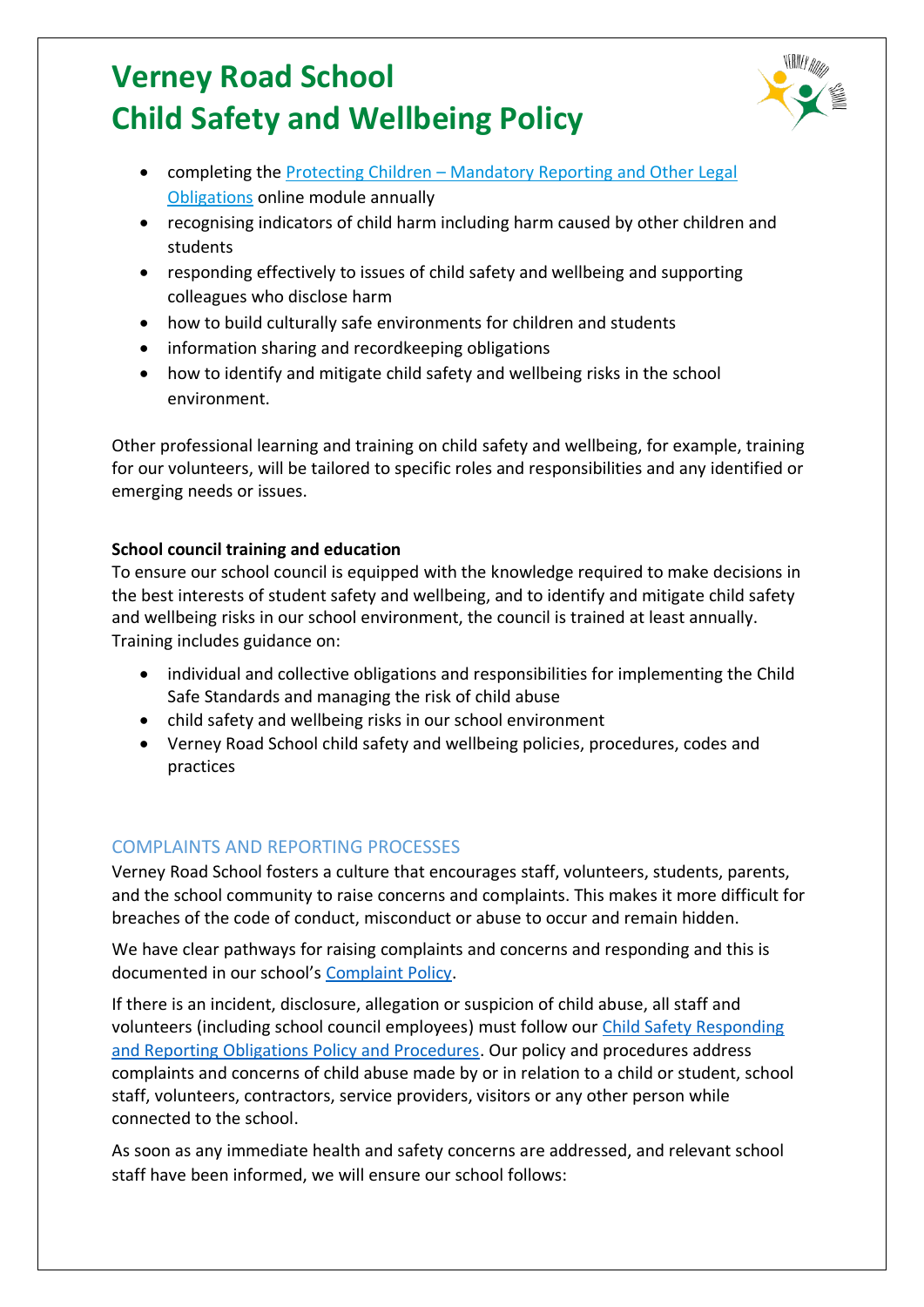

- the [Four Critical Actions](https://www.education.vic.gov.au/Documents/about/programs/health/protect/FourCriticalActions_ChildAbuse.pdf) for complaints and concerns relating to adult behaviour towards a child
- the [Four Critical Actions: Student Sexual Offending](https://www.education.vic.gov.au/school/teachers/health/childprotection/Pages/stusexual.aspx) for complaints and concerns relating to student sexual offending

Our [Student Wellbeing and Engagement Policy](http://verneyrd.vic.edu.au/wp-content/uploads/2022/06/VRS-Student-Wellbeing-Engagement-Policy.pdf) and [Bullying Prevention Policy](http://verneyrd.vic.edu.au/wp-content/uploads/2022/06/VRS-Bullying-Prevention-Policy.pdf) cover complaints and concerns relating to student physical violence or other harmful behaviours.

### **COMMUNICATIONS**

Verney Road School is committed to communicating our child safety strategies to the school community through:

- ensuring that key child safety and wellbeing policies are available on our website including the Child Safety and Wellbeing Policy (this document), Child Safety Code of Conduct, and the Child Safety Responding and Reporting Obligations (including Mandatory Reporting) Policy and Procedure
- displaying PROTECT around the school
- updates in our school newsletter
- ensuring that child safety is a regular agenda item at school leadership meetings, staff meetings and school council meetings.

### PRIVACY AND INFORMATION SHARING

Verney Road School collects, uses, and discloses information about children and their families in accordance with Victorian privacy laws, and other relevant laws. For information on how our school collects, uses and discloses information refer to: [Schools' Privacy Policy](https://www.education.vic.gov.au/Pages/schoolsprivacypolicy.aspx)

### RECORDS MANAGEMENT

We acknowledge that good records management practices are a critical element of child safety and wellbeing and manage our records in accordance with the Department of Education and Training's policy: [Records Management](https://www2.education.vic.gov.au/pal/records-management/policy) – School Records

## REVIEW OF CHILD SAFETY PRACTICES

At Verney Road School we have established processes for the review and ongoing improvement of our child safe policies, procedures, and practices.

We will:

- review and improve our policy every 2 years or after any significant child safety incident
- analyse any complaints, concerns, and safety incidents to improve policy and practice
- act with transparency and share pertinent learnings and review outcomes with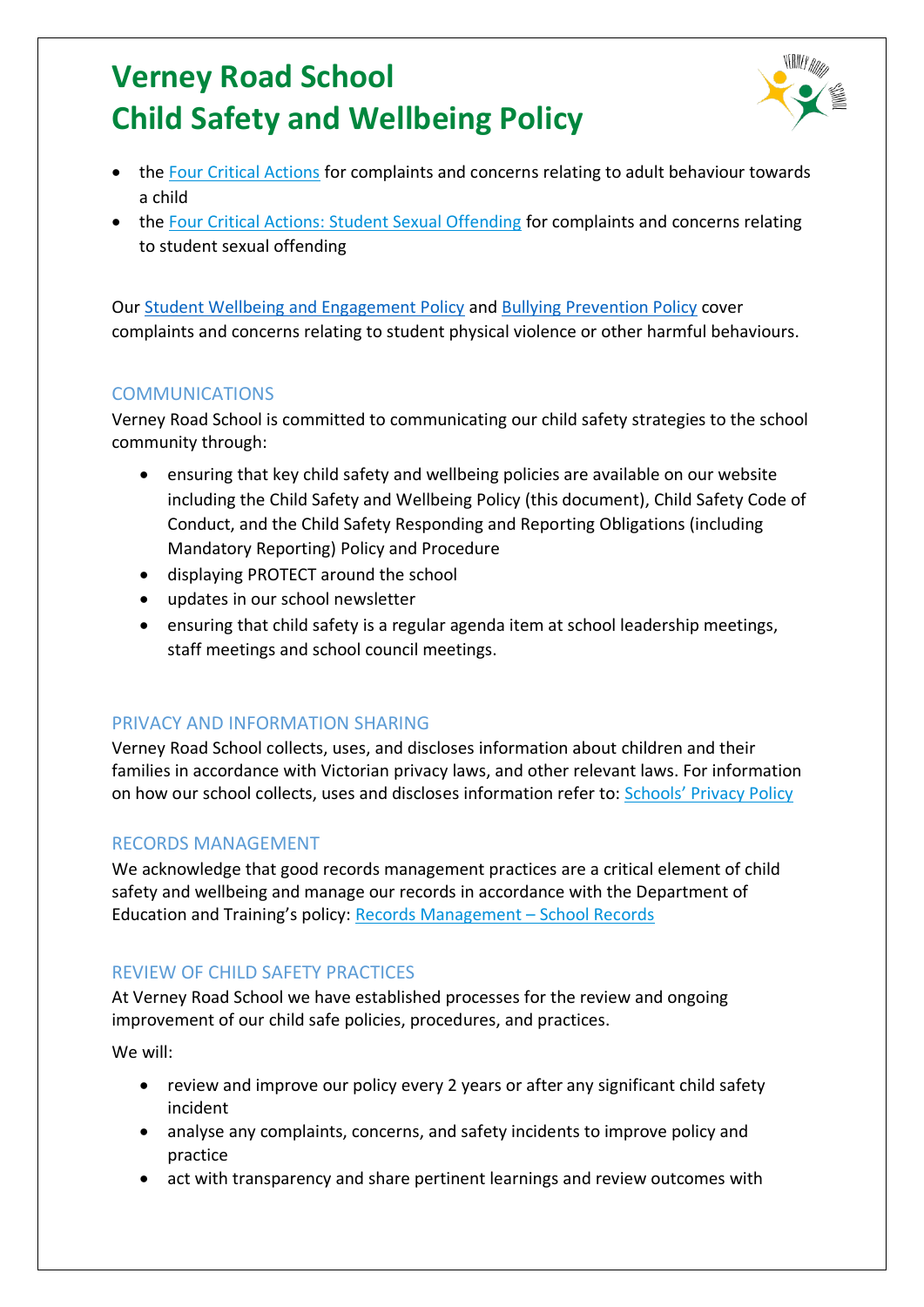

school staff and our school community.

### RELATED POLICIES AND PROCEDURES

This Child Safety and Wellbeing Policy is to be read in conjunction with other related school policies, procedures, and codes. These include our:

- Bullying Prevention Policy
- Child Safety Responding and Reporting Obligations Policy and Procedures
- Child Safety Code of Conduct
- Complaints Policy
- Digital Learning Policy
- Inclusion and Diversity Policy
- Student Wellbeing and Engagement Policy
- Visitors Policy
- Volunteers Policy

#### **Related Department of Education and Training policies**

- [Bullying Prevention and Response Policy](https://www2.education.vic.gov.au/pal/bullying-prevention-response/policy)
- [Child and Family Violence Information Sharing Schemes](https://www2.education.vic.gov.au/pal/information-sharing-schemes/policy)
- [Complaints Policy](https://www2.education.vic.gov.au/pal/complaints/policy)
- [Contractor OHS Management Policy](https://www2.education.vic.gov.au/pal/contractor-ohs-management/policy)
- [Digital Learning in Schools Policy](https://www2.education.vic.gov.au/pal/digital-learning/policy)
- [Family Violence Support](https://www2.education.vic.gov.au/pal/family-violence-support/policy)
- [Protecting Children: Reporting Obligations Policy](https://www2.education.vic.gov.au/pal/protecting-children/policy)
- [Policy and Guidelines for Recruitment in Schools](https://www2.education.vic.gov.au/pal/recruitment-schools/policy-and-guidelines)
- [Reportable Conduct Policy](https://www2.education.vic.gov.au/pal/reportable-conduct-scheme/policy)
- [Student Wellbeing and Engagement Policy](https://www2.education.vic.gov.au/pal/student-engagement/policy)
- [Supervision of Students Policy](https://www2.education.vic.gov.au/pal/supervision-students/policy)
- [Visitors in Schools Policy](https://www2.education.vic.gov.au/pal/visitors/policy)
- [Volunteers in Schools Policy](https://www2.education.vic.gov.au/pal/volunteers/policy)
- [Working with Children and other Suitability Checks for School Volunteers and](https://www2.education.vic.gov.au/pal/suitability-checks/policy)  [Visitors](https://www2.education.vic.gov.au/pal/suitability-checks/policy)

#### **Other related documents**

- [Identifying and Responding to All Forms of Abuse in Victorian Schools](https://www.education.vic.gov.au/Documents/about/programs/health/protect/ChildSafeStandard5_SchoolsGuide.pdf)
- [Four Critical Actions for Schools](https://www.education.vic.gov.au/Documents/about/programs/health/protect/FourCriticalActions_ChildAbuse.pdf)
- [Identifying and Responding to Student Sexual Offending](https://www.education.vic.gov.au/Documents/about/programs/health/protect/SSO_Policy.pdf)
- [Four Critical Actions for Schools: Responding to Student Sexual Offending](https://www.education.vic.gov.au/Documents/about/programs/health/protect/FourCriticalActions_SSO.pdf)
- [Recording your actions: Responding to suspected child abuse](https://www.education.vic.gov.au/Documents/about/programs/health/protect/PROTECT_Schoolstemplate.pdf)  A template for [Victorian schools](https://www.education.vic.gov.au/Documents/about/programs/health/protect/PROTECT_Schoolstemplate.pdf)